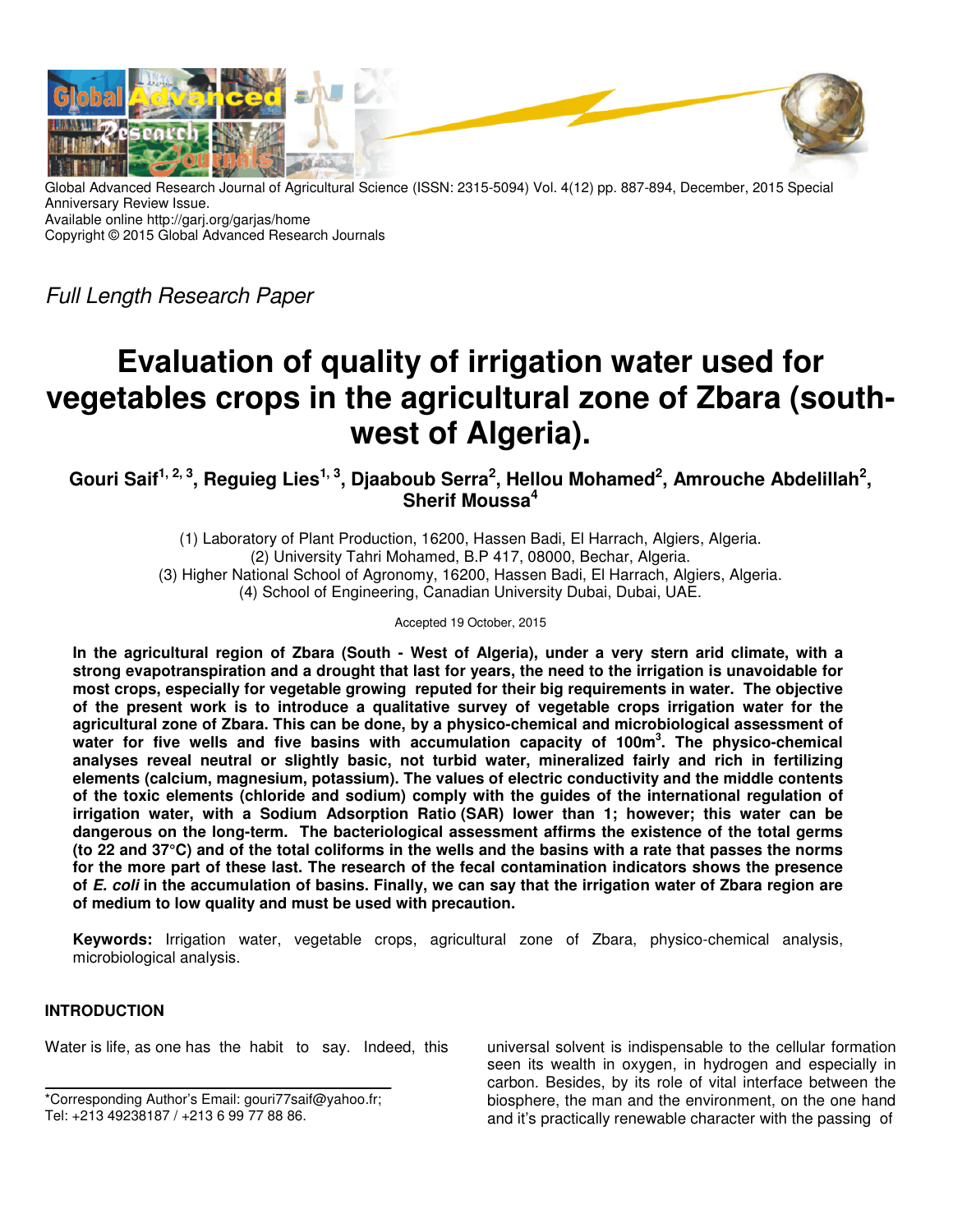the generations, on the other hand, the lasting management and reasoned of this heritage imposes itself like a primordial preoccupation (Hertig and Fallot, 2006).

The underground water of the arid regions of Algeria is, generally, threatened qualitatively and quantitatively. Indeed, it is exposed to the pollutions from the surface (Degremont, 1989) and is damaged irreversibly by the saline water intrusion and the excessive exploitation of the water-bearing coats that excite the capacity of this one to keep water provoking, so, the forcing of the underlying layers (Remini, 2010).

While knowing that the underground water of Zbara zone, situated to the level of Bechar (Algerian southwest), represent the only water source of provision in drinking water and irrigation of the agricultural perimeters (FAO, 2005) and that this water is overexploited by the farmers whom has neither knowledge on the quantity of the groundwater nor on its quality, we judged the importance to measure and to characterize this water in order to define its role on the long-term, to maintain the viability and the productivity of the agricultural exploitations for vegetable farms vocation.

However, it is important to recall that irrigation in agriculture consists of controlling the supply of good quality water in sufficient quantity to the different crops in order to maximize yields (FAO, 2003). It also permits to assure the maintenance of the crops under intensive conditions, particularly when the local market permits to sell the production easily (FAO, 2005). For this fact, the irrigation requires a permanent provision for water quality and an equitable and lasting distribution system.

The objective of the present work is to study the physicochemical and microbiological characterization of the irrigation water for vegetable production in the agricultural region of Zbara. The analyses have been done on a certain number of wells and accumulation basins that are open to air. The choice of the vegetable crops is on one hand, to their large consumption by the local population and their demand in water and their fragility to pathogenic microorganisms recovered potentially in a water of irrigation, on the other hand.

## **MATERIAL AND METHODS**

#### **Presentation of the study area**

The region targeted for the present survey is the agricultural area of Zbara that is located in the Daïra of Lahmar in the north of Becharat 31°56'53.05 '' N of latitude and 2014'43.23 '' W of longitude. It is situated between the township of Lahmar to the south, the township of Mougheul to the north, the one of Sfisifa to the East and the local road of Lahmar-Mougheul to the west (Figure 1).

This zone is characterized by a desert climate, a strong aridity represented by a weak pluviometry that doesn't pass the 200 mm/year and a too elevated temperature during summer period as well as a cold winter season (Malki, 2013). The agricultural zone of Zbara is characterized by a considerable number of farmers in vegetable production, they occupy the surrounding of 150 ha, either 37.5 % of the total cultivate surface (estimated to 400 ha), and that since 1990. The farmers of Zbara provide 60 % of the local market in fruits and vegetables.

#### **Sampling sites**

The points of water collection have been chosen at random from five vegetable farms. We did two sampling for every point of water, the first to the level of the wells (underground water) and the second to the level of the basins (superficial water for the microbiological analyses) with a capacity of 100  $\text{m}^3$ .

## **Sampling**

The samples of water intended to the different microbiological and physico-chemical analyses have been collected in small bottles in glass sterile with a capacity of 500 ml and 1500 ml, respectively.

The samplings have been achieved according to the modes described by Theirrin et al, (2003) and Rodier et al. (2009). Note that the collection samples from the wells are taken directly from the source, on the other hand for the case of the accumulation basins, the bottle is immersed to a depth of 50 cm far from the sides (Rodier, 1984,; Rodier et al., 2005).

## **Physico-chemical Analyses**

The physico-chemical profile of the different water samples have been determined by measuring some parameters: the pH, the electric conductivity to 20°C, the turbidity, and the global mineralization (Rodier et al., 2009).

The different anions and cations pressed:  $\sqrt{2}a^{2+}$ , K<sup>+</sup>, Na<sup>+</sup>, Cl -, CaCO3, Mg2+, SO4-2 have been determined according to the methods of chemical standards (French Association of Normalization, 1986,; Rodier et al., 2009; Ladjel, 2009). Whereas the sodium adsorption ratio (SAR) has been calculated by the following formula:  $SAR = Na^{+}$ /  $(Ca^{2+}+Mg^{2+})/2$ (Maynard and al., 1997).

## **Microbiological analyses**

The microbiological characterization of the different samples of collected water has been measured by the numbering of the total germs and the research of the fecal contamination indicators (coliforms, E. colis, fecal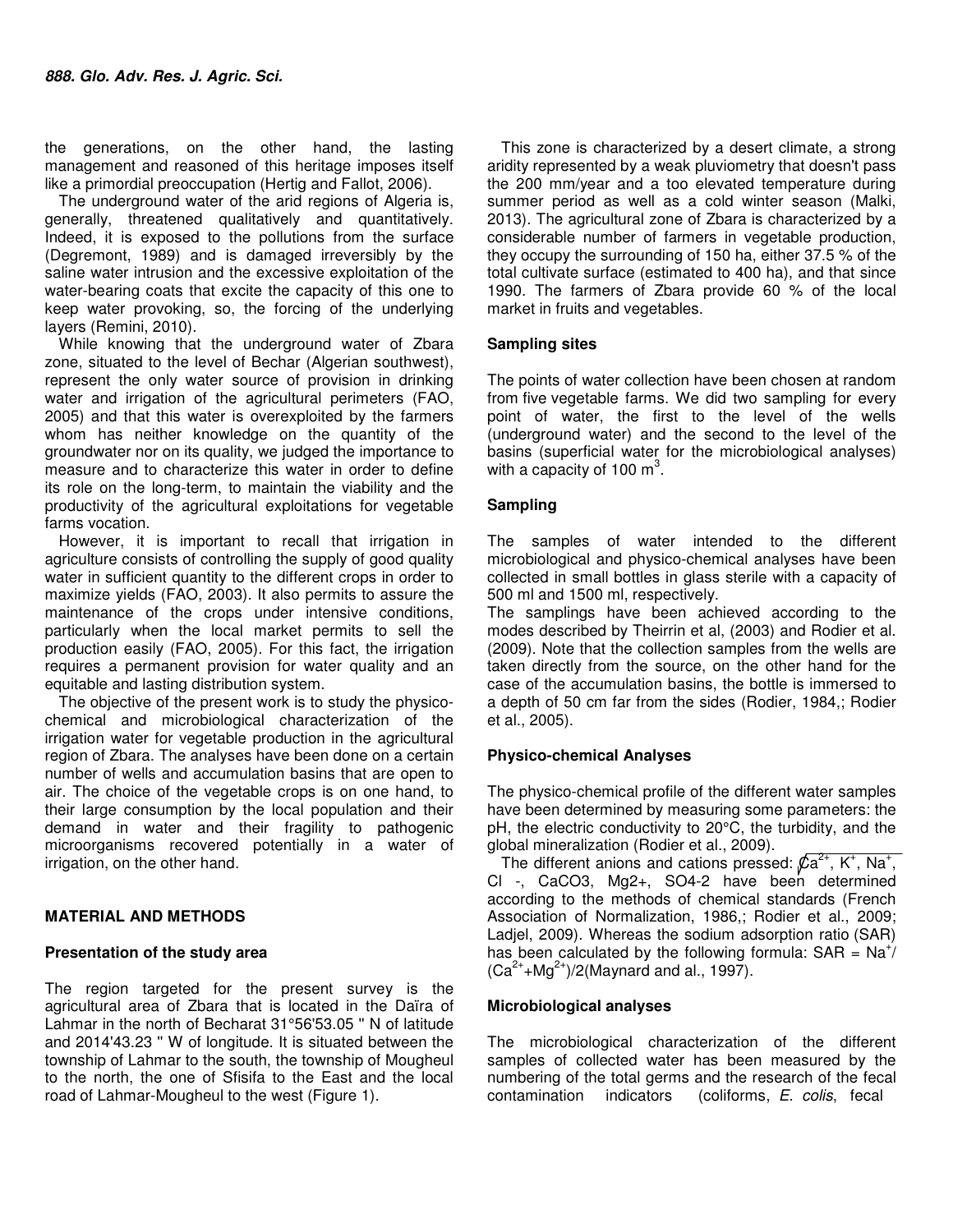

 **Figure 1:** Location of the study area.

|                | рH   | E.C                 | Mineralization | Solubility | $Ca^{+2}mg$ | $K^*$ | $Na+$ | CI <sup>-</sup> | $Mg^{+2}$ | $SO4-2$ | <b>SAR</b> |
|----------------|------|---------------------|----------------|------------|-------------|-------|-------|-----------------|-----------|---------|------------|
|                |      | (µs.cm <sup>-</sup> | (mg.1)         | (NTU)      |             | mg.l  | mg.l  | mg.l            | mg.l      | mg.I    |            |
| E.             | 58.' | 712                 | 509.73         | 0.625      | 98.35       |       | 20    | 71              | 27.74     | 134.58  | 0.45       |
| E <sub>2</sub> | 7.43 | 1128                | 855.63         | 0.09       | 114.5       |       | 35.9  | 142             | 56.81     | 275.75  | 0.68       |
| E <sub>3</sub> | .53  | 776                 | 555.55         | 0.648      | 84.65       |       | 20    | 106.5           | 43.35     | 111.53  | 0.43       |
| E 4            | .55  | 964                 | 733.23         | 0.15       | 112.05      |       | 17.7  | 71              | 24.27     | 80      | 0.38       |
| E 5            | 7.49 | 1008                | 764.61         | 5.92       | 139.45      |       | 26.81 | 142             | 24.64     | 114.41  | 0.54       |

**Table 1:** Physico-chemical results of wells water.

streptococci and the *Clostridiums sulfatereducing*). The numberings as well as the presumptive tests have been achieved according to the classic methods described by Rodier et al. in 2009.

## **RESULTS AND DISCUSSION**

#### **Physico-Chemical Results**

The obtained results are summarized in table 1.

The results of the pH for different samples of water don't show any meaningful difference. The measured pH is slightly neutral alkaline (7.43 to 7.58). These results are in adequacy with those of Tabouche and Achour that affirmed in 2004 that the underground waters of the Algerian Sahara have a pH neighboring of the neutrality of alkaline nature. The pH of the ground water of Zbara is within the normal range for irrigation water, which according to the international regulation, should be between 6.5 and 8.4 (Agbossou et al., 2003; Kessera, 2005).

The values recorded for the set of points of water show an electric conductivity underneath (712 to 1128uS.cm<sup>-1</sup>) of those fixed by the Algerian norms for the consumption water (2800µS/cm), and by the Moroccan norms for

irrigation water  $(1200\mu S.cm^{-1})$  (Algerian Official Journal, 2011,; D.R.P.W, 2007).On the other hand, the obtained results for the global mineralization (rate of saltiness)  $(509.73$  and 855.63 mg. $I<sup>-1</sup>$ ) show superior values or even twice the quality of the one required by the  $FAO(450 \text{ mg.}l^{-1})$ for water destined to the irrigation.

The exploitation of the electric conductivity results and those of the global mineralization proof that the ground water of the agricultural zone of Zbara is slightly salted, although the values recorded of the conductivity are below the advisable values. It can be considered slightly dangerous (Maynard and Hochmuth, 1997,; Doucet, 2006) but its use would be possible with precaution (Ayers and Westcot, 1989,; Kessera, 2005) for some non-sensitive crops, with the condition that the drainage of soil is excellent to preserve the underlying ground water and to avoid the accumulation of salts at the level of soil (Ayers and Westcot, 1989,; Maynard and Hochmuth, 1997,; Boeglin, 2000,; Kessera, 2005,; Doucet, 2006,; USAFID, 2015).Also the quantity of irrigation water should exceed the need of the crops to drag the salts below the root zone.

The obtained results show a weak turbidity to the level of the first four points of water collected with one interval of 0.09 and 0.648 NTU; however, we record a value of 5.92 NTU to the fifth point of water. Values are extensively lower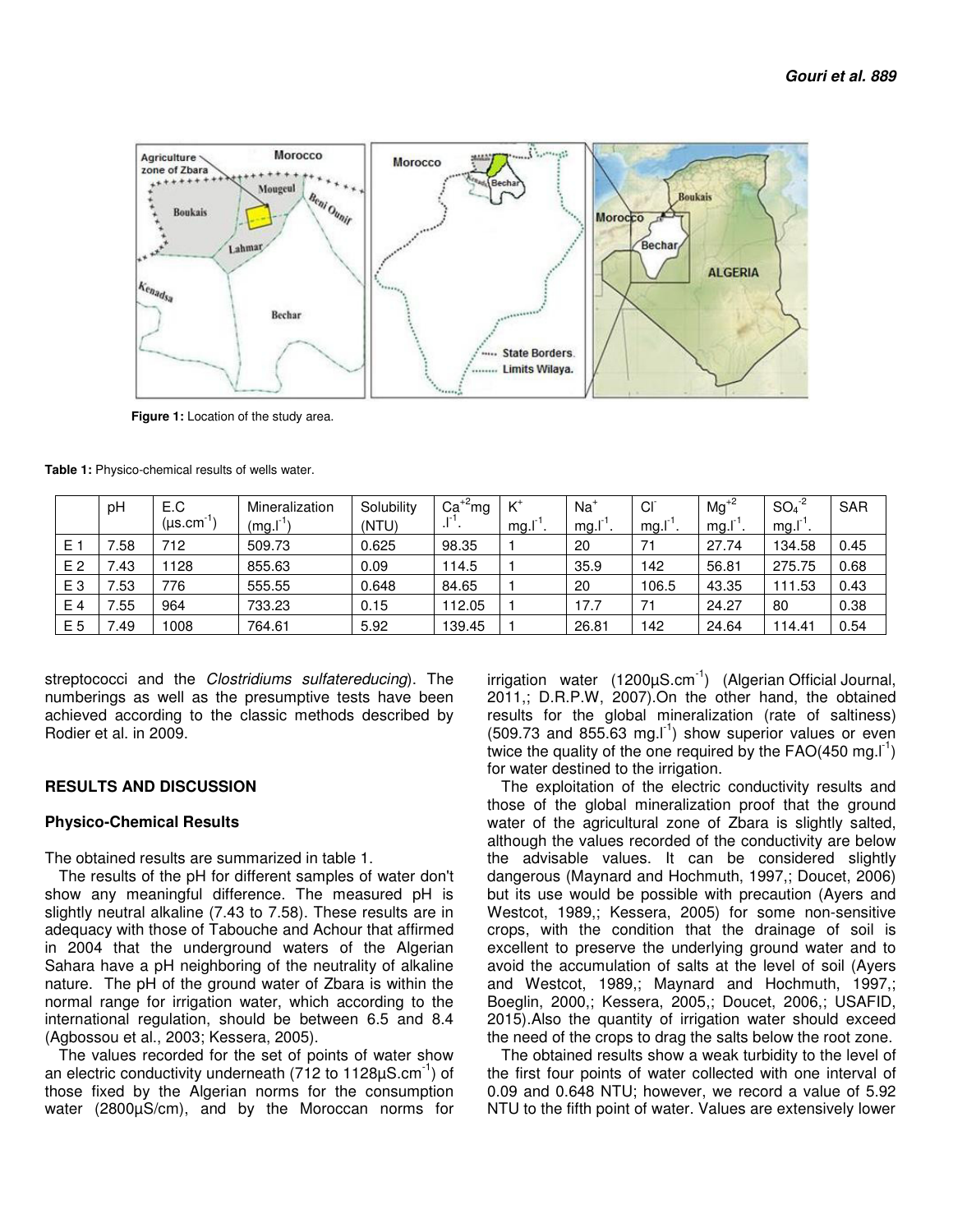than those required by the Moroccan regulation for the water of irrigation by sprinkling and gravity that are of 11 NTU and 21 NTU, respectively (D.R.P.W, 2007). According to Desjardins (1990); Kettab (1992) and Boeling (2000), among the general features of the underground water, it is necessary to keep its very weak turbidity.

The concentration of  $Ca<sup>2+</sup>$  for the different analyzed samples, vary between a minimum of 84.65 mg. $I^1$  and a maximum of 139.45 mg.  $I<sup>1</sup>$ . Whereas the one of the Mg<sup>2+</sup> varies between 24.27 mg. $I^1$  and 56.81 mg. $I^1$ . The obtained values are in adequacy with those required by the norms of the irrigation water that is fixed, according to Kessera (2005), between 0 and 20 me. $I<sup>1</sup>$  for  $Ca<sup>2+</sup>$  and between 0 and 5 me.<sup>11</sup> for Mg<sup>2+</sup>; while the FAO requires stricter thresholds (enters  $\overline{0}$  and 400 mg. I<sup>-1</sup>pour the Ca<sup>2+</sup> and between 0 and 60 mg.  $I^1$  for the Mg<sup>2+</sup>) (Agbossou et al., 2003).

The calcium especially exists to the state of hydrogénocarbonates and in least quantity as sulphate, Chloride,… etc. We can consider that a water having content lower than 75 mg/l of CaCO3 or 30 mg. $I^1$  of Calcium, is a soft water, and if above these values, it is hard water (Rodier et al., 1996). According to the obtained results, we can conclude that the water of the region of Zbara is hard water (350 mg. $I<sup>-1</sup>$ <CaCO3 <650 mg. $I<sup>-1</sup>$  with a concentration in  $Ca^{2+}$  that varies between 84.65 mg.  $I^1$  and 139.45 mg. $\lceil \cdot \rceil$ ). In this same sense, the calculation of the water toughness [TH =  $(Ca2^{++}$  Mg2<sup>+</sup>)\*5 with 1°F = 10 mg.I<sup>-1</sup> of CaCo3], allows us to confirm that it is a hard water (min 17.95 <TH>25.9 max, interval being located between 15 and 30.

The obtained results vary between a minimum of 80 mg.<sup>I-</sup>  $1$  and a maximum of 275.75 mg.I $1$ , this concentrations respect the recommended norms. Some authors notably, Couture (2006) and Doucet (2006) raise some problematic associated to the presence or the absence of the sulfate in the irrigation water. Couture (2006) indicates, also, that the irrigation of the crops with waters having some concentrations in sulphate inferior to 48 mg. $I^1$  can entail some deficiencies in this element. On the other hand, a quantity above 300 mg. $I^1$  can lead to some conditions, such as the change of the construction materials (corrosion of the storage reservoirs) and to accelerate the corrosion of iron (Rodier et al., 1996).

The recommendations for concentrations of the sulfates in the irrigation water according to Kessera (2005) are0 to 20 me.  $I^1$  and 0 to 960 mg.  $I^1$  for the FAO (Agbossou et al., 2003).

Potassium is one of the major elements that are necessary to the fertility of soil to assure good development of vegetables. The irrigation water must have, according to the FAO, a concentration in the range between 0 and 2 me. $I^1$  of K<sup>+</sup> (Agbossou et al., 2003; Kessera, 2005). The analyzed samples present a

concentration of 1 mg. $I^1$ , this concentration respect the norm.

Sodium is one of the most undesirable elements in irrigation water. This element originates from the change of the rock and the soil of the irrigation systems especially affects the permeability of soil and the infiltration of water when it is in large quantity (Saucier and al, 2008). Indeed, this element replaces the calcium and the magnesium adsorbed by the particles of clay and provokes the scattering of the soil particles. As a result of this fact, the bursting of the aggregated soil provokes a hard and compact soil that is dry and resistive to water (Couture, 2006).

Otherwise, although the permeability of the sandy soils cannot be affected as quickly as the one of the heavier soils when irrigated with a water of strong content in sodium, a potential problem due to this element can exist and persist with time (Saucier and al, 2008).

It is important to underline that a strong absorption of sodium, provokes the burning of plants and the singeing of foliage as well as a necrosis of tissue situated on the side of the leaves (Couture, 2006).

The obtained results of the assessment of sodium rate reveal that irrigation water contains between a minimum of 17.7 mg. $I<sup>1</sup>$  and a maximum of 35.9 mg. $I<sup>1</sup>$  of Na<sup>+</sup>. These numbers don't pass the norms that require69 mg. $I^1$  for irrigation water of (D.R.P.W 2007). Kessera (2005) reported that the concentration of the  $Na<sup>+</sup>$  must be between  $0$  and 40 me.I<sup>1</sup>. While the FAO declares active concentrations of 0 to 1062 mg. $I^1$  (Agbossou et al., 2003).

It is admitted that a water that contains high concentrations of sodium, calcium and magnesium should have a SAR<10 and do not pose a danger for any type of soils. On the other hand, for too weak concentrations of sodium, the SAR could be >10 and water will be prejudicial for soils and the crops, in this case, vegetables, if the concentrations in calcium and magnesium are very weak (Couture, 2006). The values of SAR for the different samples are between 0.38 and 0.68, these values respect the norms required by the FAO that is from 0 to 15. However, according to Kessera (2005), when the SAR is between 0 and 3 and that the electric conductivity is understood between 700 and 2000  $\mu$ S.cm<sup>-1</sup>s, the irrigation water must be used with a light restriction and moderation.

According to the diagram of Riverside (Figure 2), the irrigation water of Zbara is classified in the C3-S1 class; it is considered to be middle to low quality. Such water must be used with precaution and the drainage with suitable quantity of gypsum are obligatory.

It is well known that when present in the irrigation water, the chlorides can be absorbed by the roots of the plants and accumulate in the leaves to damage them while provoking some burns. When the irrigation is done by aspersion, the chlorides can damage the leaves by direct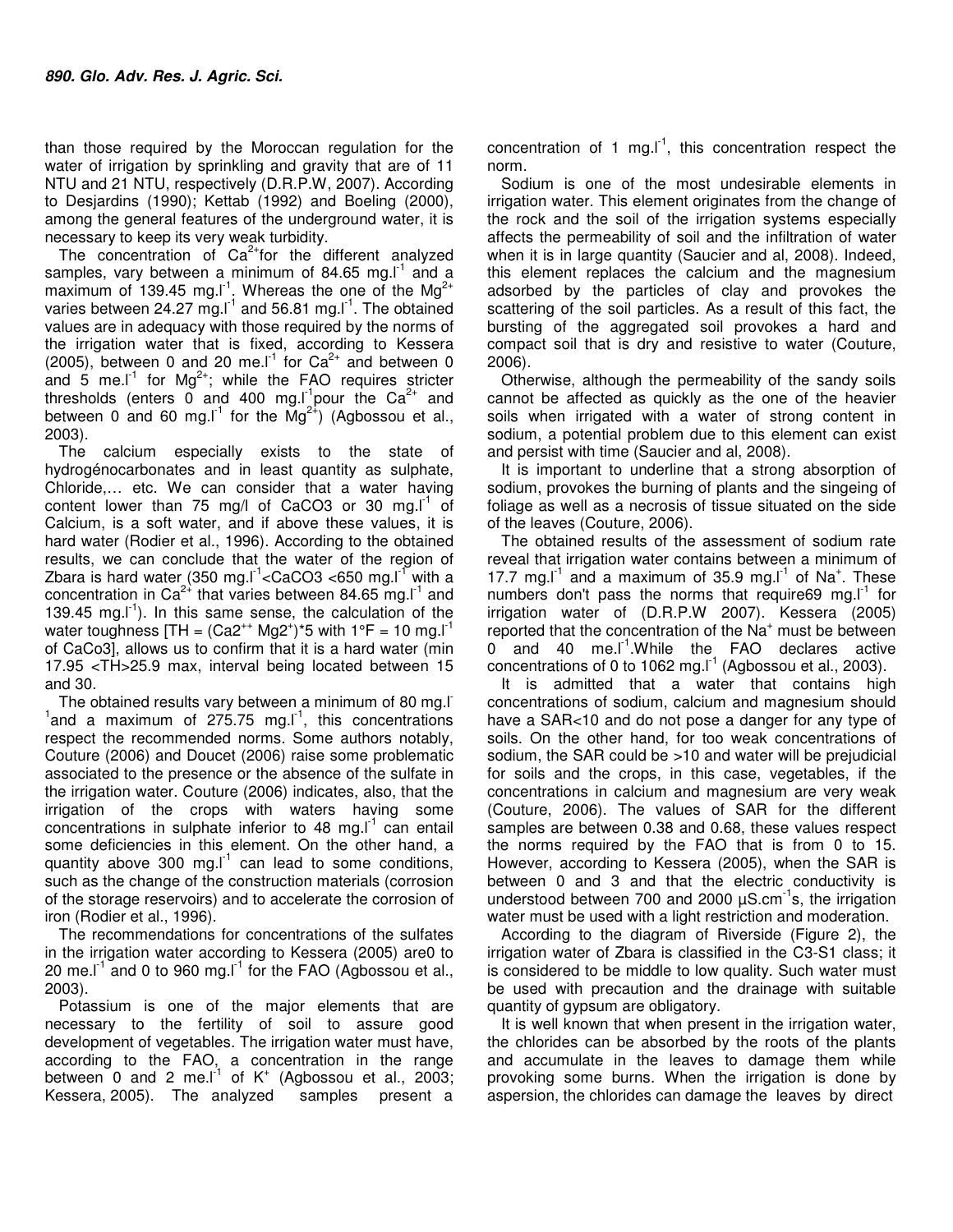

 **Figure 2:** Diagramme de Riverside (Zbara).

absorption(Couture, 2006). For the set of the samples, the contents in Chlorides are to the norms: between 0 and 30 me.l<sup>-1</sup> (Kessera, 2005) and/or 0 and 10 mg.l<sup>-1</sup> for the FAO (Agbossou et al., 2003).

The obtained results for the dosage of the anions and cations in ground water of Zbara, allowed us to establish its chemical facies. The diagram of Piper allows us to confirm that this water is hyper chlorinated calcic.

## **Microbiological Results**

The obtained results are summarized in table 2.

To value the microbiological quality of the irrigation waters of the region of Zbara better, we did the microbiological analyses for the wells and the basins. This in order to discover the possible contaminations caused by the environment and/or the staff of the exploitation or by animals.

The microorganisms developing at 20°C±2 are naturally present saprophytes in water; while, those developing at 37°C come from the fecal contamination of the warmblooded live being (Figarella et al., 2007).

The exploitation of the different results shown in Table 2,reveal the presence of variable germs aerobes developing at 22 and 37°C. It is necessary to underline that the wells and the basin n° 05 presented the rates respectively most elevated 2.2×102 and 2.8×102 CFU.ml<sup>-</sup>

<sup>1</sup>s. These same points also presented contents of germs aerobes developing at 37°C passing the required norms. It is necessary to specify that the norm guides indicates that the rate of these germs must be lower or equal to 10  $CFU.mI<sup>-1</sup>s$  in 37°C and 100  $CFU.mI<sup>-1</sup>s$  to 22°C (Algerian Official Journal, 2000).

The total coliforms are used since a very long time as indicators of the microbial quality of water because of their indirect association to the pollutions of fecal origin. Most species of this group exist naturally in soil or in vegetation (Edberg and al., 2000). The sanitary risk that is directly related to the presence the group of total coliforms is therefore weak (El haissoufi et al., 2011).

The results displayed in the Table 2 record an important number of total coliforms and fecal coliforms in the water of the basins in relation to the one of the wells (ground water). The two elevated values of the total and fecal coliforms recorded for the basins in relation to those obtained for the wells are due to the stagnation of water in the basins, the exposure to the free air and its use for bathing in summer. These bad practices can entail a spectacular increase of total bacteria that are able to go from 10 to 10000 times of the initial number. The irrigation of vegetables from contaminated water with fecal coliforms poses a potential risk to the human health (Saucier and al, 2008).

The Algerian norms require the absence of the total coliforms, except in exceptional cases, but never in consecutive samples, can be tolerated a number lower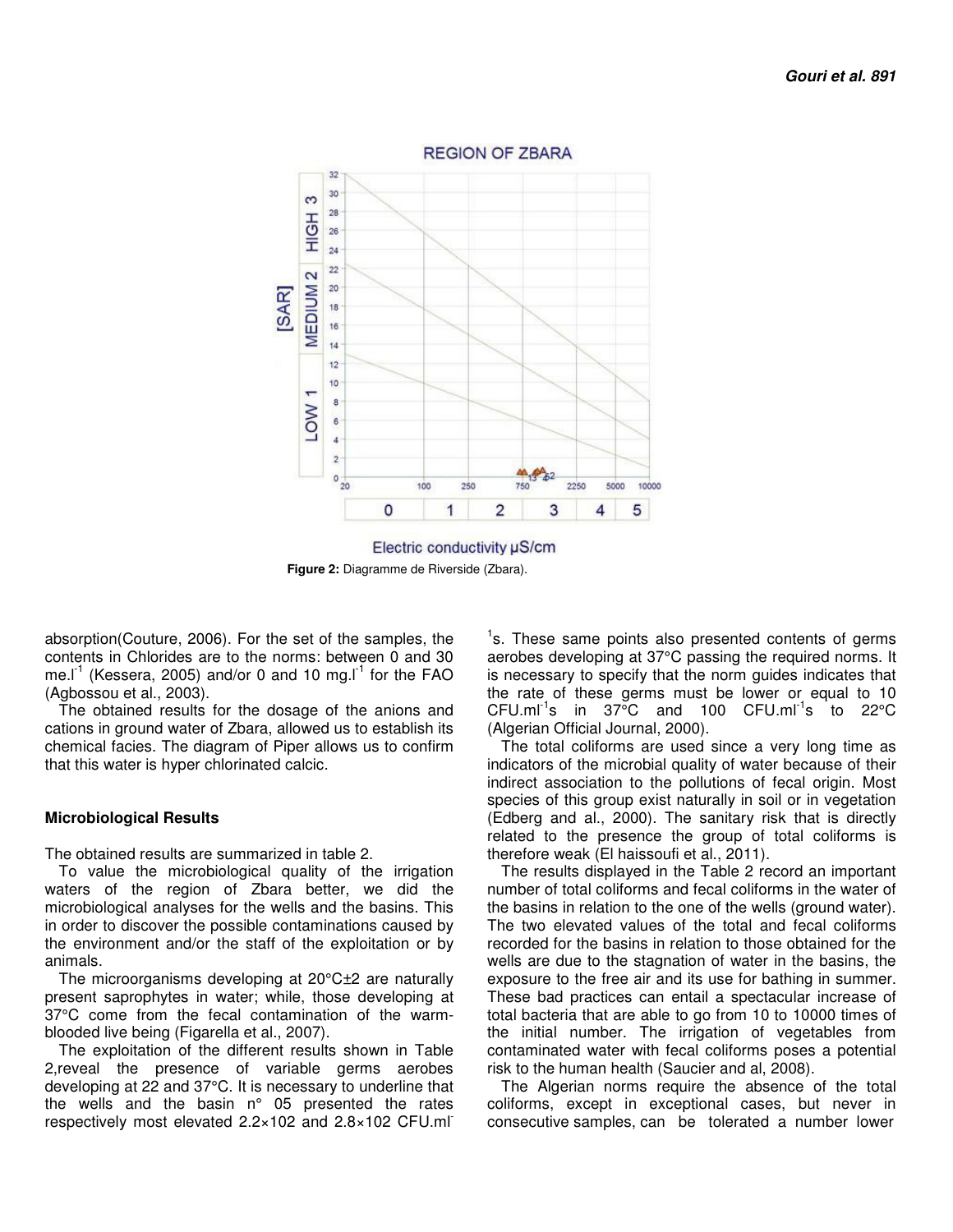|                |               | Total<br>germs<br>$22^{\circ}C$<br>at<br>(CFU/ml) | Total germs at<br>37°C (CFU/ml) | total coliforms<br>(CFU/100ml) | fecal coliforms<br>(CFU/100ml) | Streptococcifecal<br>$D$ (CFU/100ml) | <b>Clostridiums</b><br>sulfatereducing<br>(CFU/20ml) |
|----------------|---------------|---------------------------------------------------|---------------------------------|--------------------------------|--------------------------------|--------------------------------------|------------------------------------------------------|
| E <sub>1</sub> | Wells         | 10                                                | 3                               | 0                              | 0                              |                                      |                                                      |
|                | <b>Basins</b> | 14                                                | 9                               | 75                             | 75                             | 15                                   | 0                                                    |
| E <sub>2</sub> | Wells         | 64                                                | 12                              | 450                            | 75                             | 5                                    | 0                                                    |
|                | <b>Basins</b> | 90                                                | 80                              | 1100                           | 250                            | 15                                   | 2                                                    |
| E <sub>3</sub> | Wells         | 6                                                 |                                 | 11                             | $\Omega$                       |                                      | 4                                                    |
|                | <b>Basins</b> | 20                                                | 12                              | 1100                           | 9                              | 5                                    | 11                                                   |
| E <sub>4</sub> | Wells         | 10                                                | 8                               | 4                              | 4                              | 2                                    | 5                                                    |
|                | <b>Basins</b> | 11                                                | 10                              | 1400                           | 300                            | 8.8                                  |                                                      |
| E 5            | Wells         | 220                                               | 180                             | 39                             | 36                             | 2.2                                  | $\Omega$                                             |
|                | <b>Basins</b> | 280                                               | 170                             | 1100                           | 150                            | 2.2                                  | 2                                                    |

**Table 2:** Microbiological results of wells water and the basins of accumulation.



**Figure 3:** confirmatory test for the presence of E. coli on EPT growth medium

than 10  $CFU.100ml^{-1}s$  in the non-treated water (Algerian Official Journal, 2000); while the Moroccan norm suggests a value limits 5000 of fecal coliforms in 100 ml of water destinies to the irrigation (USAID, 2015); whereas the WHO (2000) and USEPA (1973) require 1000  $CFU.100ml^{-1}s.$ 

Among the most dangerous fecal coliforms, E. coli must not be present in any irrigation water. The results of confirmatory test reveal a contamination of the water for all accumulation basins with this species (Figure 3). The question on the impact of the irrigation of vegetables with water that contains some  $E.$  coli, on the human health is very complex. Because only presence of these species doesn't indicate that it will be transmitted by the crops to

human beings and that it represent a risk on their health. Besides, according to a survey made by the institute of research and development in agro environment (IRDA), it has been demonstrated that several factors enter in interaction and can influence this risk, either positively (to decrease the risk of  $E.$  coli) or negatively (persistence of the E. colion vegetables). These factors are: the irrigation mode (aspersion, versus drip), the morphology of fruit or the vegetable irrigated (smooths or to complex surface), the delay between the moment of the last irrigation and the harvest, the meteorological conditions preceding the irrigation and the degree of contamination of the irrigation water in *E. coli* (Cote and al., 2007). According to Couture (2004), the irrigation of the crops with dripping system will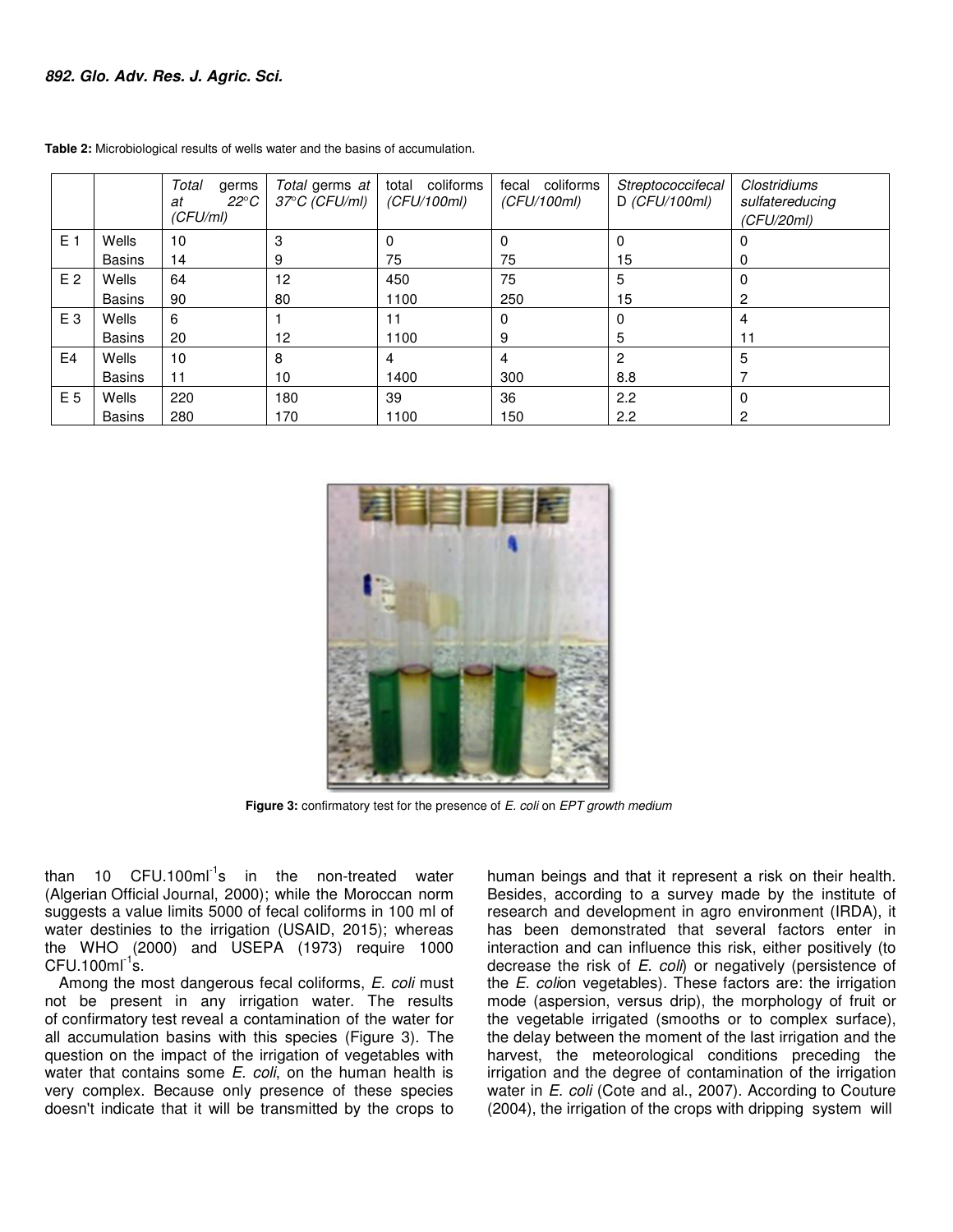prevent water to be in direct contact with the plantation which will reduce considerably, the risks of contamination of the crops.

Concerning the Streptococci fecal D in 100 ml of waters, their presence has been detected to the level of the wells 3 and 5 and in all accumulation basins (Figure 2). Specifying that the Algerian regulation requires the total absence of the Streptococci fecal D in 100 ml of waters (Algerian Official Journal, 2000) and that according to Rodier et al. (1996) the presence of Streptococci fecal D must accompanied with the presence of fecal coliforms to be certain of a fecal contamination of water.

Finally, the Clostridium sulfate reducing (CSR), the obtained results are in acceptable majority and that, in relation to the Algerian norms that tolerate a spore of Sulfate Reducing anaerobe (SRA) in20 ml of analyzed sample (Algerian Official Journal, 2000). Several authors, notably Ladjel (2009); El haissoufi et al. (2011) had reported that the spores of clostridium sulfate reducing contain a big variety of Clostridium as C. perfringens, C. sporogenes, C. fallax, C. septicum, C. bifermentans, C. roseum,…et that it is necessary to signal that the sulfate reducing anaerobic bacteria are often considered like witnesses of fecal pollution and their spores are spilled extensively in the environment.

## **CONCLUSION**

In this survey, we measured and characterized water used in irrigation by the agricultures of the region of Zbara (South - West of Algeria). This issue represent a big importance because of the problems that the region have such as drought, non-availability of superficial water and the strong demand of water resulting from the agricultural activities. The assessment of the water quality by classic methods revealed a relatively middle saltiness. It remains however moderate for most wells situated in the studied agricultural perimeter, of which the water can be used for irrigation but with a light restriction. The data collected during this survey enabled us to collect a large amount of information about the microbiological quality of the irrigation water used in the region of Zbara. Although in general, the quality of water is acceptable, some cases justify that more attention is needed.

#### **BIBLIOGRAPHIC REFERENCES**

AFNOR (1986). Waters. Trial methods. Paris. Ed AFNOR. 624p.

- Agbossou KE, Sanny MS, Zokpods B, Ahamide B, Guedegbe HJ (2003). Qualitative assessment of some vegetables on the perimeter of Houéyiho in Cotonou to the south of Benin.Bulletin of the agronomic research of Benin. 42. December 2003.<br>gerian Official Journal (AOJ) (2000).
- Algerian Official Journal (AOJ) (2000). Standards of character of the consumption Official Journal of the character of the consumption Official potability of water consumption. Official Algerian Republic. No. 51, August 20, 2000, Algiers, 4 p.
- Algerian Official Journal (AOJ) (2011). Standards of potability of water consumption. Official Journal of the potability of water consumption. Official Algerian Republic. 18. 23 march 2011, Algiers, 4 p.
- Ayers RS, Westcot DW (1988). The quality of the irrigation water. Bulletin of irrigation and drainage.FAO. Rome. 180p.
- Benamar N, Mouadih N, Benamar A (2011). Survey of biodiversity and the pollution in the channels of the Algerian west: the case of wadi Cheliff. International symposium. Ecological, economic and social uses of the agricultural water in Mediterranean: what stakes for what services. University of Provence, Marseille. France.
- Boeglin JC (2001). Properties of the natural waters. Technique of the engineer, treaty environment.
- Côté C, Généreux M, Duchemin M, Couture I, Brodeur L, Boukhalfa A (2007). Management of the irrigation water in the crops of the broccoli: sanitary aspects. Card synthesis of the PSIH05-1-423 project, achieved in the setting of the support Program to the horticultural innovation of the MAPAQ in collaboration with the institute of research and development in agroenvironnement. PSIH05:1-423. .
- Couture I (2006). Analysis of water for irrigation MAPAQ Montérégie-Est AGRI-VISION 2003-2004. 8p.
- D.R.P.W (2007). Direction of the Research and the Planning of the Water. State Secretariat with the Ministry of the Energy, Appearances, some Water and the Environment, in charge of some Water and the Environment. Agdal-Rabat: quality standards of waters intended for the irrigation.
- Degremont A (1989). Technical memento of water. Technic and documentation. Tome 1.: 5-25.
- Desjardins R (1990). The treatment of waters.2nd éd magazine. Editions of the Polytechnic school of Montreal. Vol 303.
- Doucet R (2006). The climate and the agricultural soils. The agricultural science, Berger editions: 443 p.
- Edberg SC, Rice EW, Karlin RJ, Allen MJ (2000). Escherichia coli : the best biological drinking water indicator for public health protection. Journal of Applied Microbiology, 88: 106-116.
- El haissoufi H, Berrada S, Merzouki M, Aabouch M, Bennani L, Benlemlih M, Idir M, Zanibou A, Bennis Y, El oualilalami A (2011). Pollution of wells waters of some districts in city of Fès, Morocco. Rev. Microbiol. Ind. San and Environment. Vol 5. 1: 37-68.
- FAO (2003). The evolution of the systems of production agropastorale in relation to the lasting development in the countries of Africa soudanosahélienne. Collection, FAO 162p.
- FAO (2004). The world situation of the food and agriculture. vol 2. Technical Document 7.
- FAO (2005). The irrigation in Africa in number. AQUASTAT investigation. Rome. 652p.
- Figarella J, Leyral G, Terret M (2007). General and applied microbiology. Delagrave ed., Paris, 217 p.<br>Hade A (2007). **Our** lakes Kno
- Our lakes Know them to better protect them. Fides Edition. National Library of Quebec. Canada.
- Hertig JA, Fallot JM (2006). The environmental impact study. 2nd ed. Polytechnic and University Presses Romande. 23. Volume 544 p.
- Kessera M (2005). Irrigation management with non-conventional waters.In :Hamdy A. (ed.). The use of non conventional water resources. Bari : CIHEAM / EU DG Research, 2005: 203-216.(Mediterranean Options: Series A. Mediterranean Seminars, n. 66).http://om.ciheam.org/article.php?IDDF:800310 (24/06/2015).
- Kettab A (1992). Water treatment, drinking water. Office and academic
- publications, Algiers :7-29.<br>
diel S (2009). Control of Ladjel S (2009). Control of the physico-chemical and bacteriological parameters of water consumption. Center of formation in professions of water. Tizi Ouzou. Algeria. 101p.
- Malki A (2013). Contribution to the study of groundwater in the region Ksor Boukaïs-North, southwestern Algeria. Master thesis in hydraulics. University of Bechar (Algeria).
- Maynard DN, Hochmuth GJ (1997). Knott's handbook for vegetable growers. 582p.